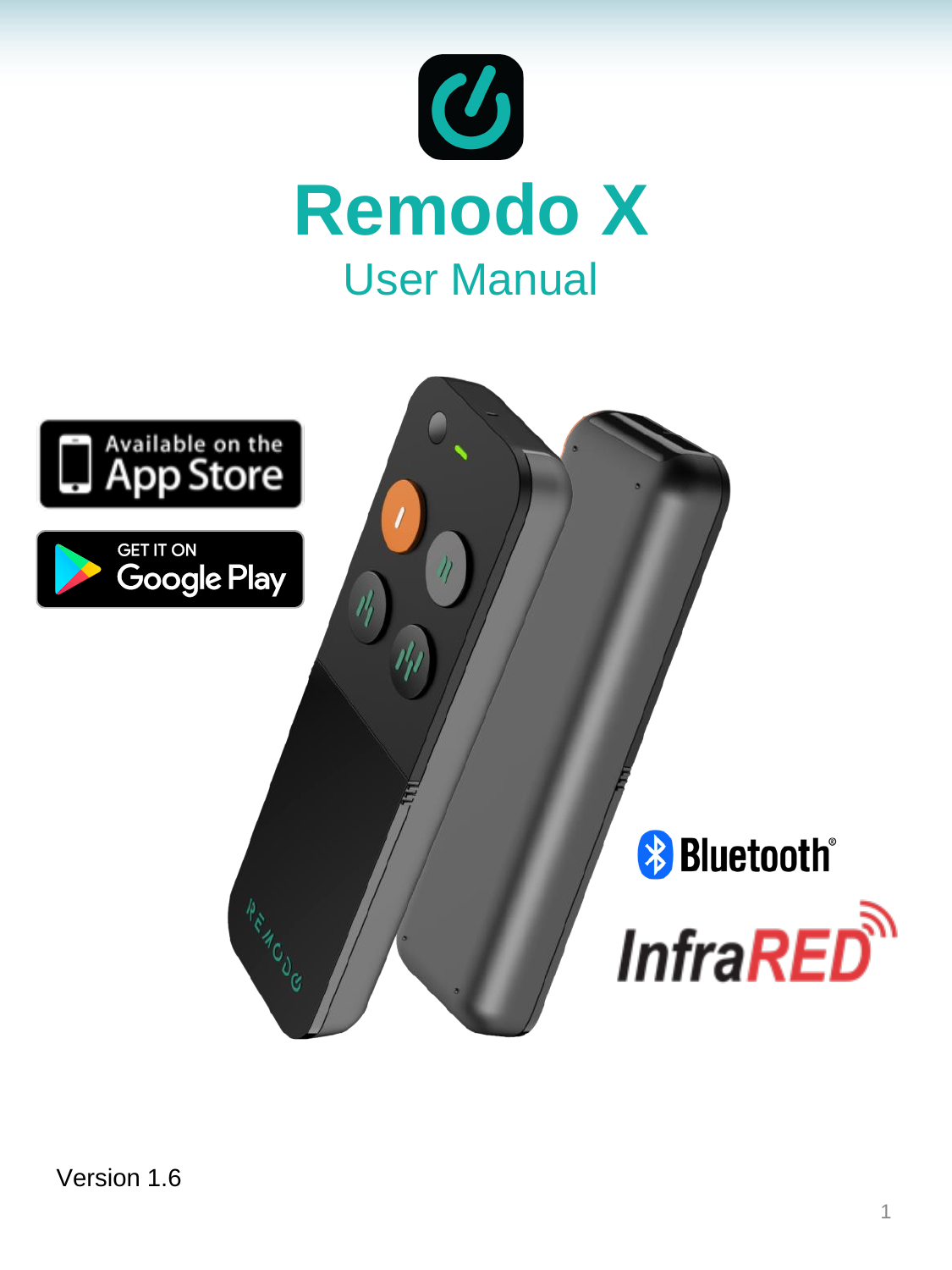# **Table of Content**

- **Introduction**
- Features & Requirements
- App Installation
- Setup Mode and Control Mode
- **Pairing**
- **Platform Selection & Pairing**
- Clear Bonding Information
- Adding or Modifying Commands
- Programming HID Keys
- Adding & Controlling IR Devices
- Find My Remote
- **Technical Specifications**
- **Warranty**
- Customer Service & FAQ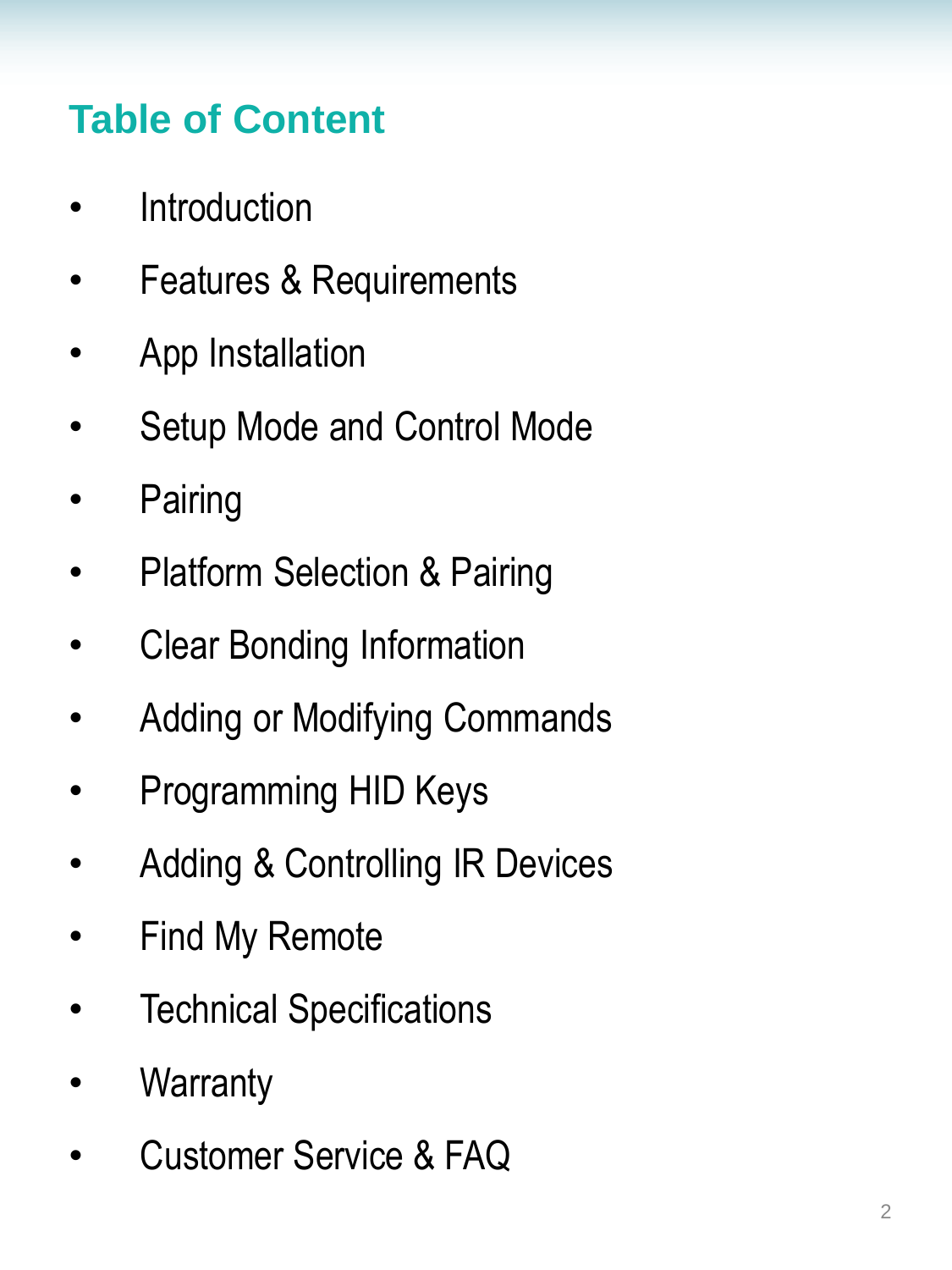#### **Introduction:**

Remodo X is an elegantly designed Bluetooth remote for Raspberry Pi. With 4 programmable buttons, Remodo X can be optimized to carry out 8 commands and shortcuts (short & long press). It also boasts the capability to be used as a presentation clicker or a universal IR remote controller that supports over 6000 branded devices.

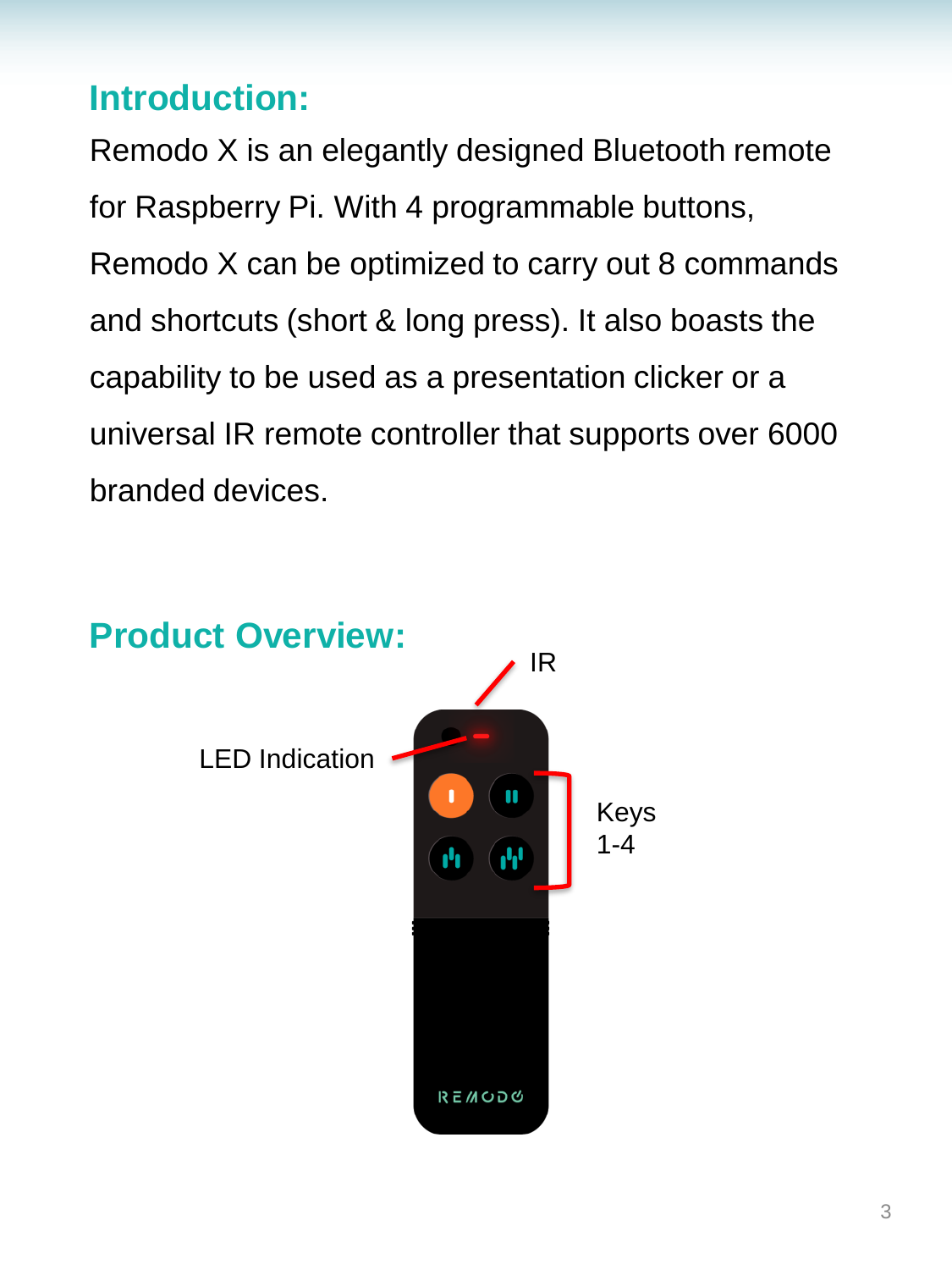### **Features:**

- Programmable HID keys
- Presentation mode & IR remote controller mode
- Comprehensive access to cloud-based infrared code library database
- **LED** indication
- Upgradeable firmware over-the-air (OTA)

### **Requirements:**

iOS 13 or above (Supports BLE4.2) Android - Android 5.0 or above (Supports BLE4.2)

#### **Application Software (App) Installation**

Scan QR code or search "REMODO" to download





**GET IT ON** 

Google Play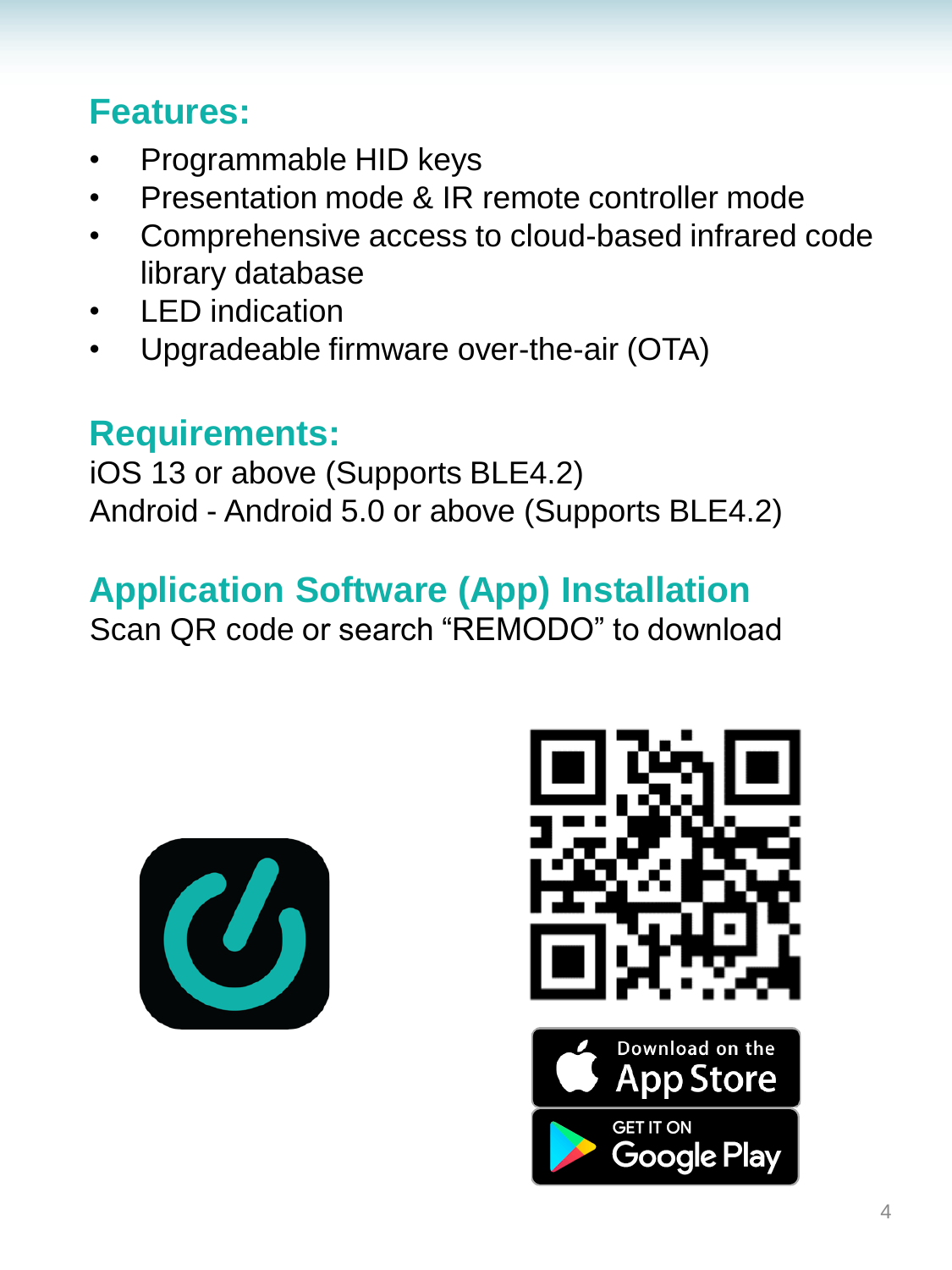#### **Setup Mode and Control Mode:**

Setup Mode serves to pair to and configure keys through our Remodo app. Hold "Key 3" and "Key 4" until you hear the "beep" sound and see **blinking red light** in order to switch the remote to this mode. This mode should be used for the initial pairing and key configurations setup and whenever you want to change the key commands and configurations.

#### Setup Mode Example

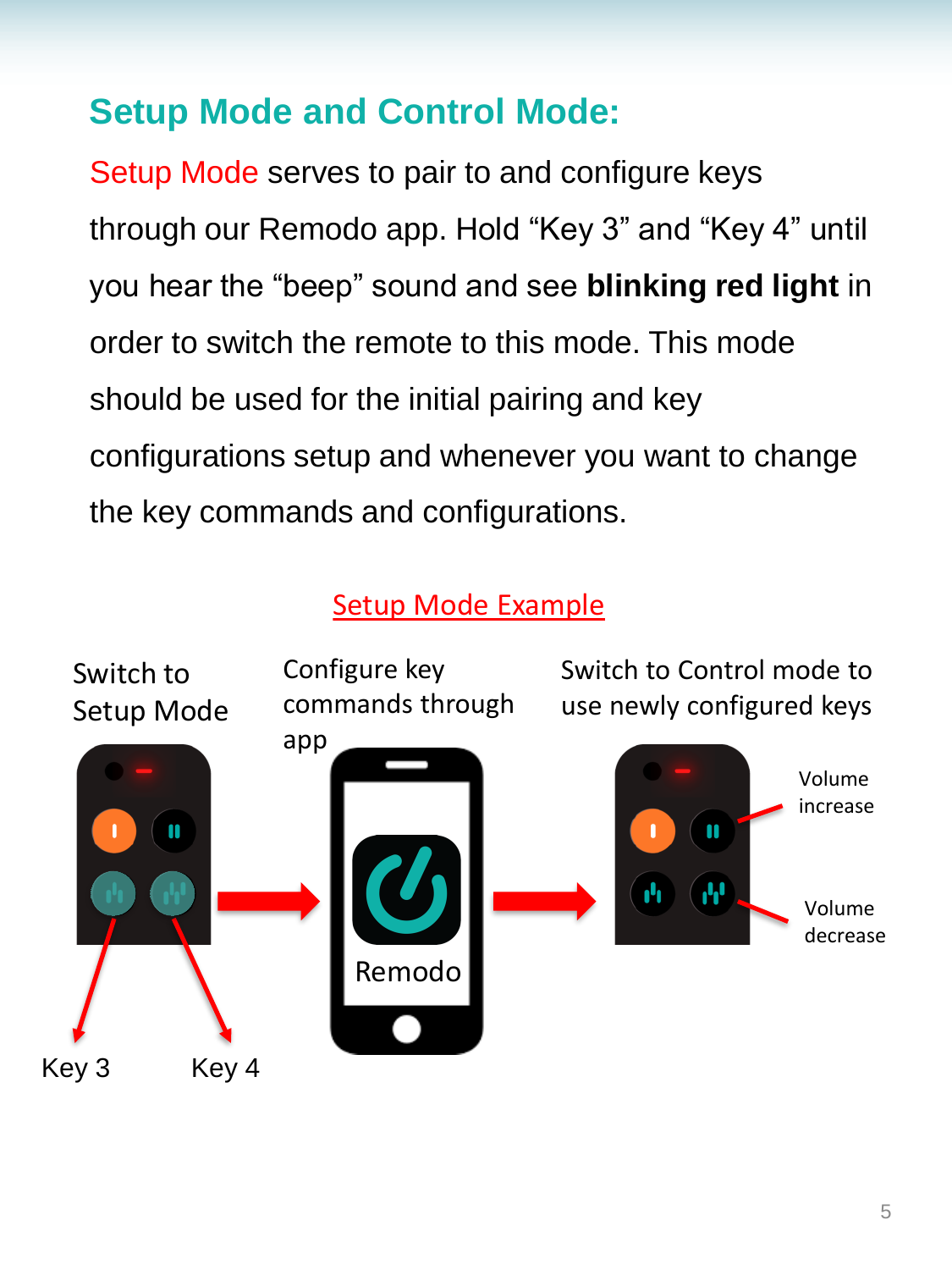#### **Setup Mode and Control Mode:**

Control Mode serves to connect to and operate your targeted platform or device. Hold Keys 1 & 2 until you hear a "beep" sound and see **blinking green light** to switch to this mode. Switching the remote to Control mode is required in order to control your devices after setup and/or configuring keys.

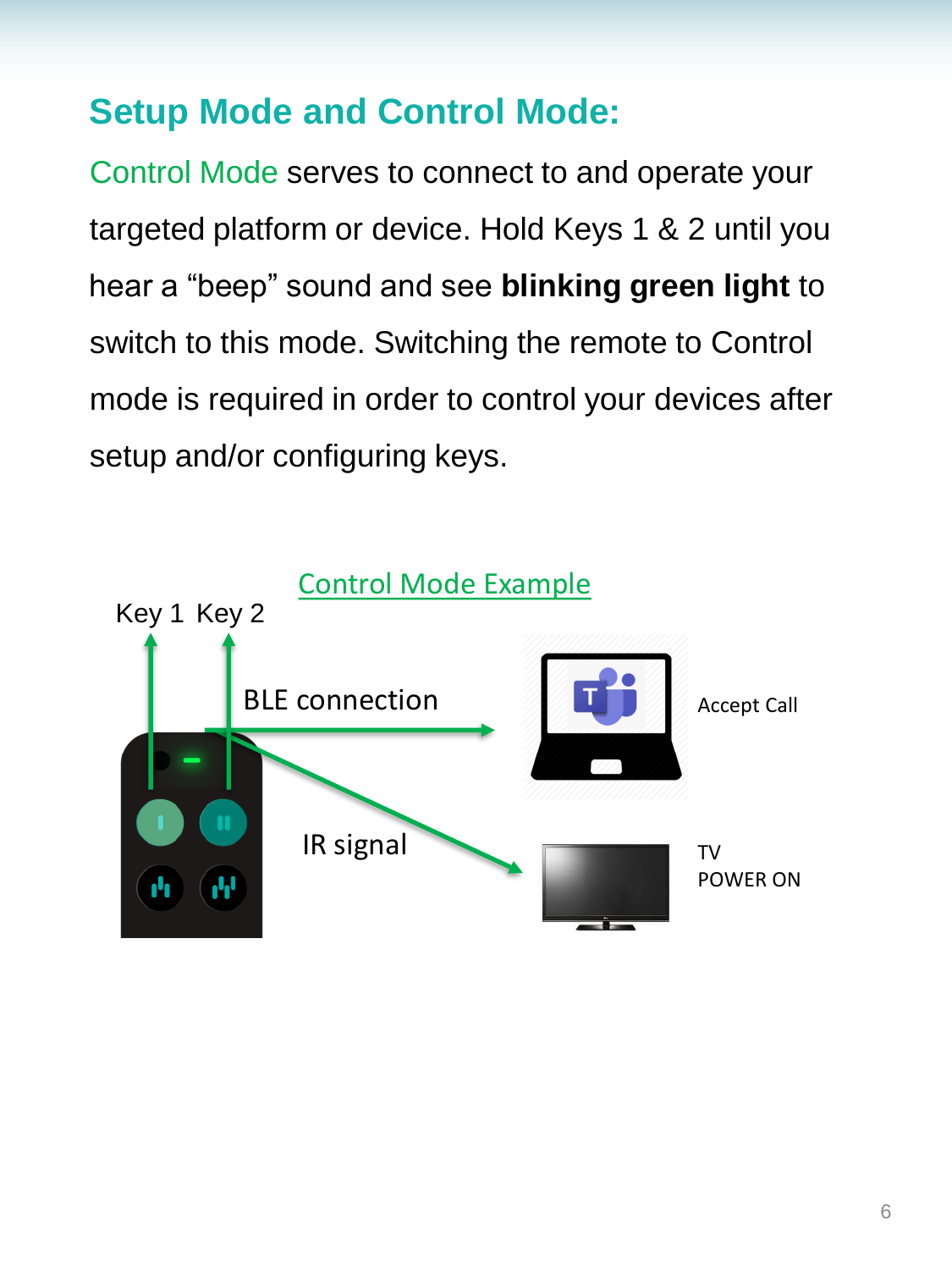# **Pairing:**

Pairing the remote controller requires both Wi-Fi and Bluetooth to be turned on. Insert 2 AAA batteries to battery compartment and place the remote near the smart phone handset. Hold "Key 3" and "Key 4" until you hear the "beep" sound and see **blinking red light** indicating **setup mode** then press "Start Pairing" to pair the remote with the app.

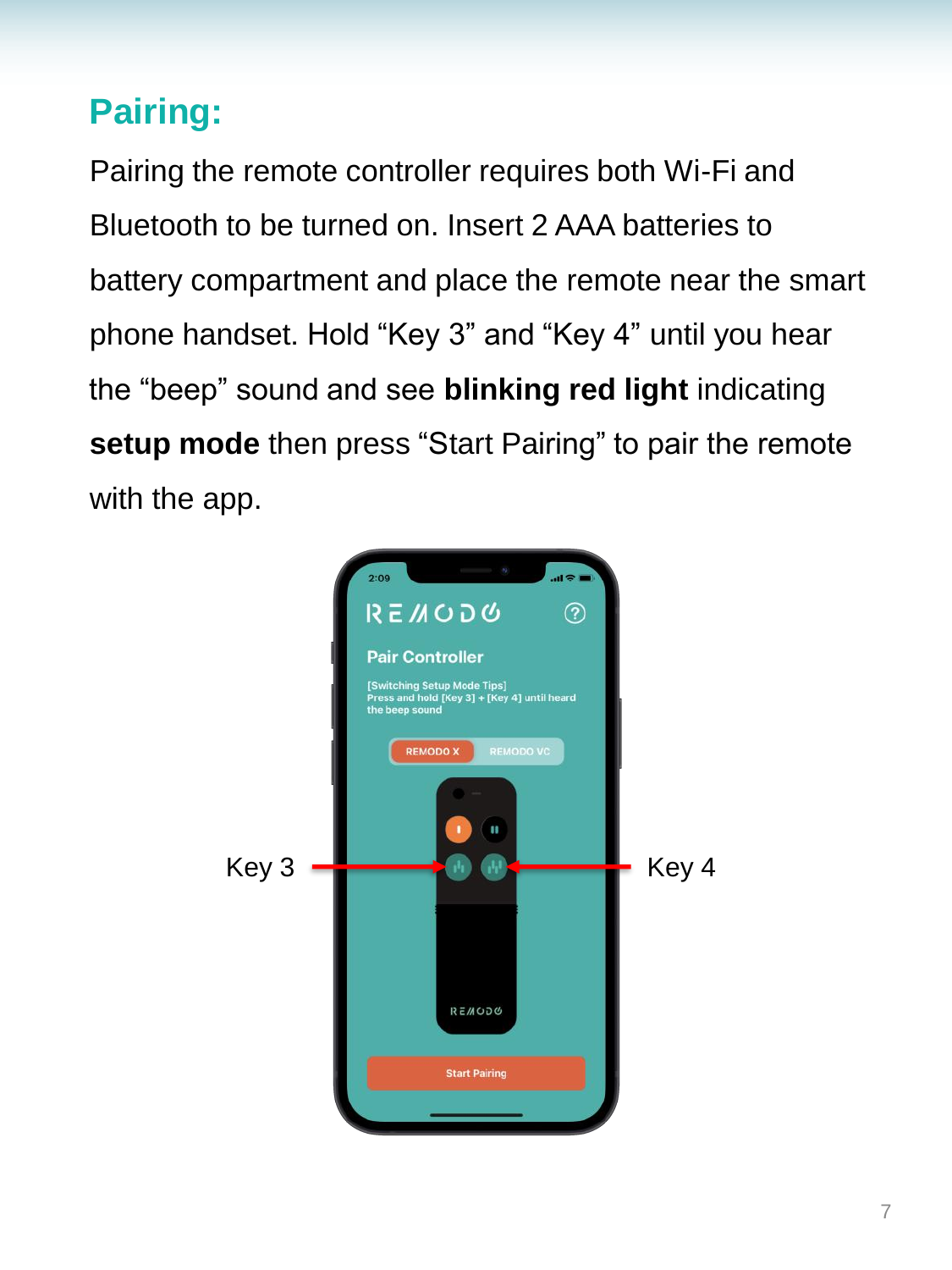Each remote has a unique id (e.g. Remodo\_X\_setup \_00006) and the app will scan for this remote controller and indicate it to you.

If the app fails to find the remote controller, please repeat the above steps to reinitialize the pairing process.

*\*Please ensure the remote controller has batteries inside and is placed nearby*





Connecting Failure to connect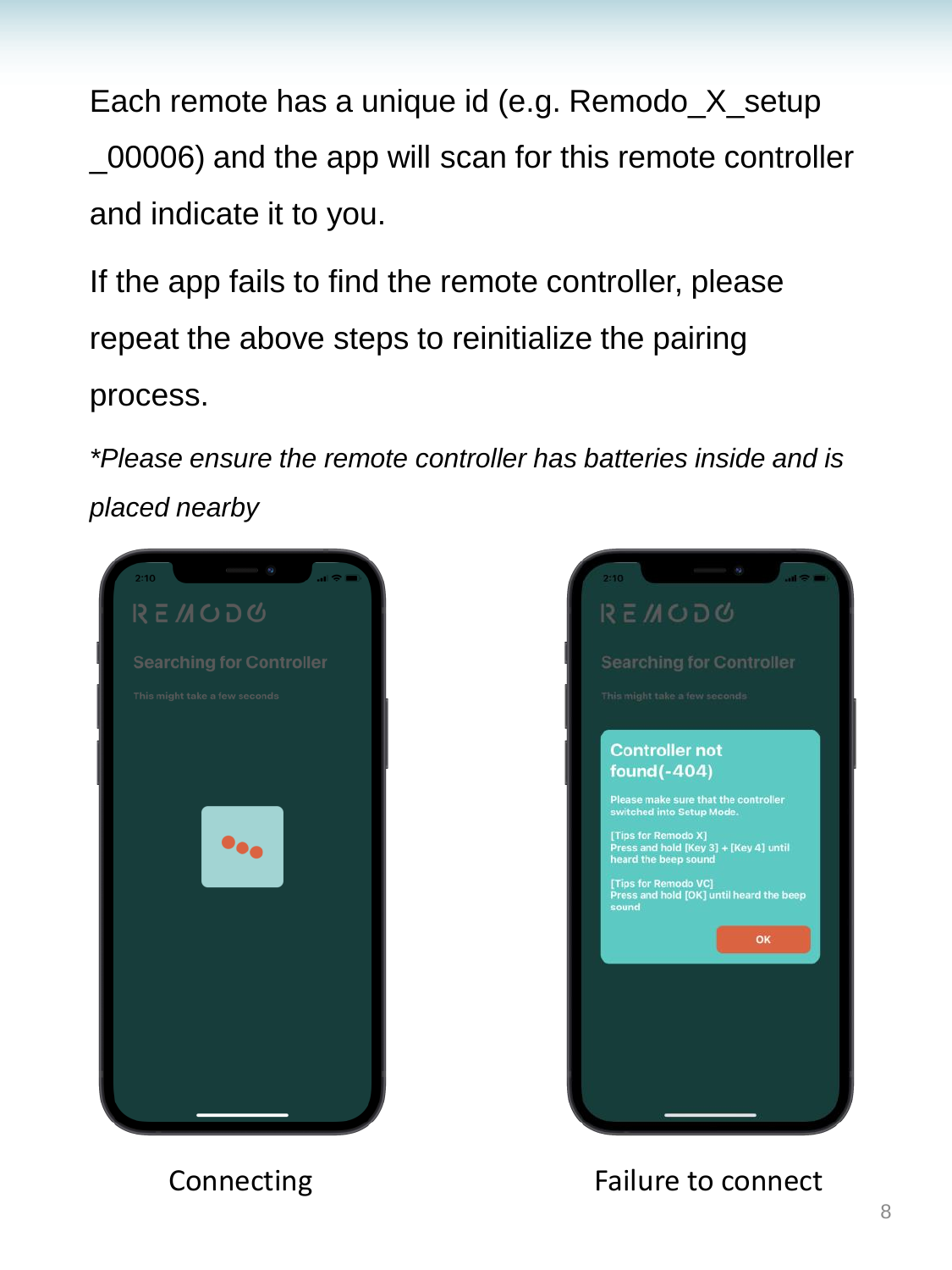#### **Platform Selection & Pairing:**

If the app pairing is successful, you will be able to download the relevant HID commands for the platform of your device (Windows or MacOS). After selecting the platform, you can name the remote. Press "Complete" to confirm the remote name. Then you can proceed to holding Keys 1 & 2 until you hear a "beep" sound and see **green light** indicating **Control mode** in order to pair the remote with your PC or laptop through Bluetooth.

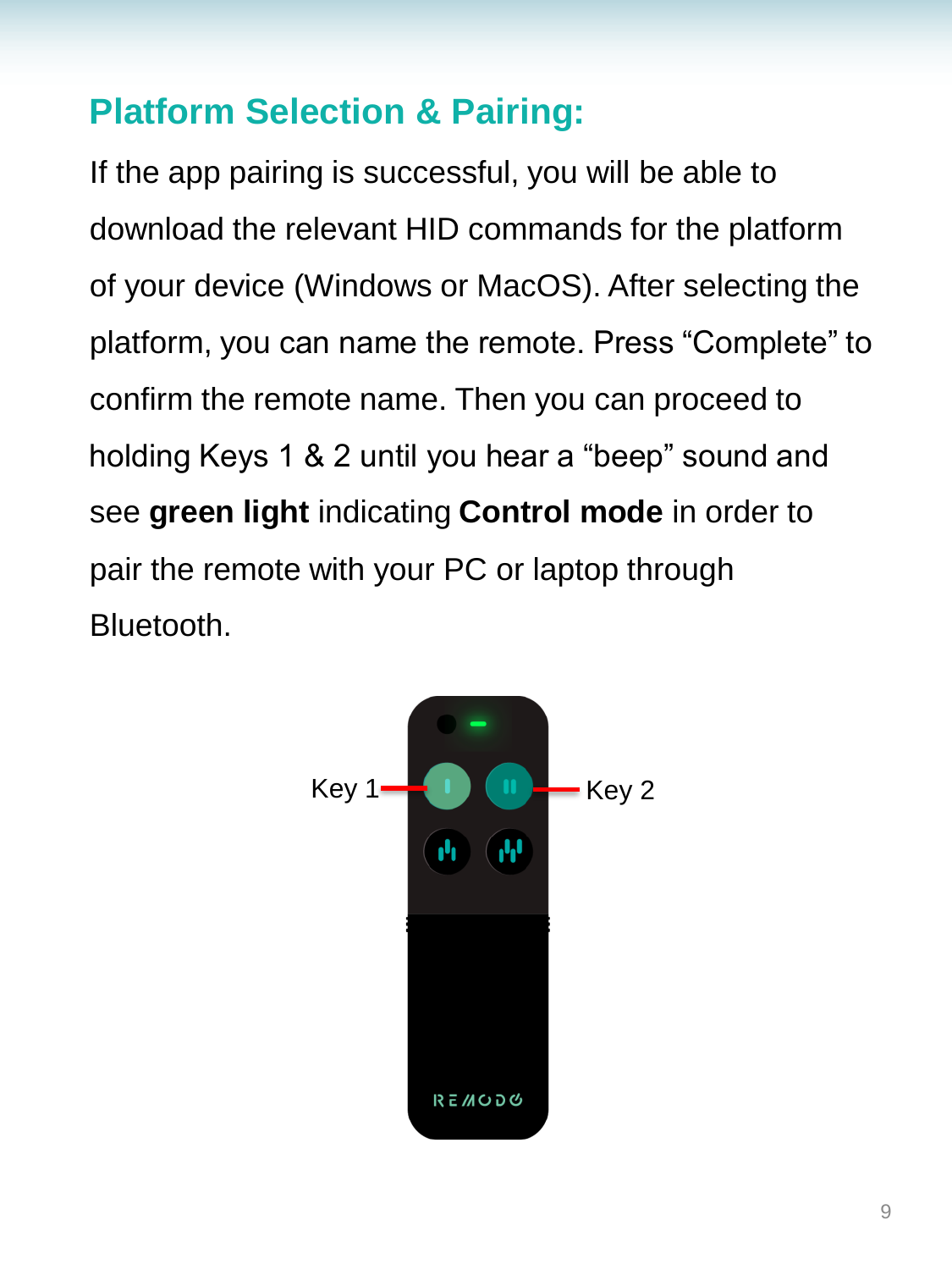# **Clear bonding information with your platform (MacOS or Windows):**

If there is a situation that you want to configure other keys but the Mac OS / Windows keeps showing the loading icon and is unable to connect to Remodo X, you can clear the bonding information by pressing and holding Keys 1 & 4 until you hear the "beep" sound and see a **green light** indicating **Control mode** after which you should be able to pair the remote with your platform through Bluetooth.

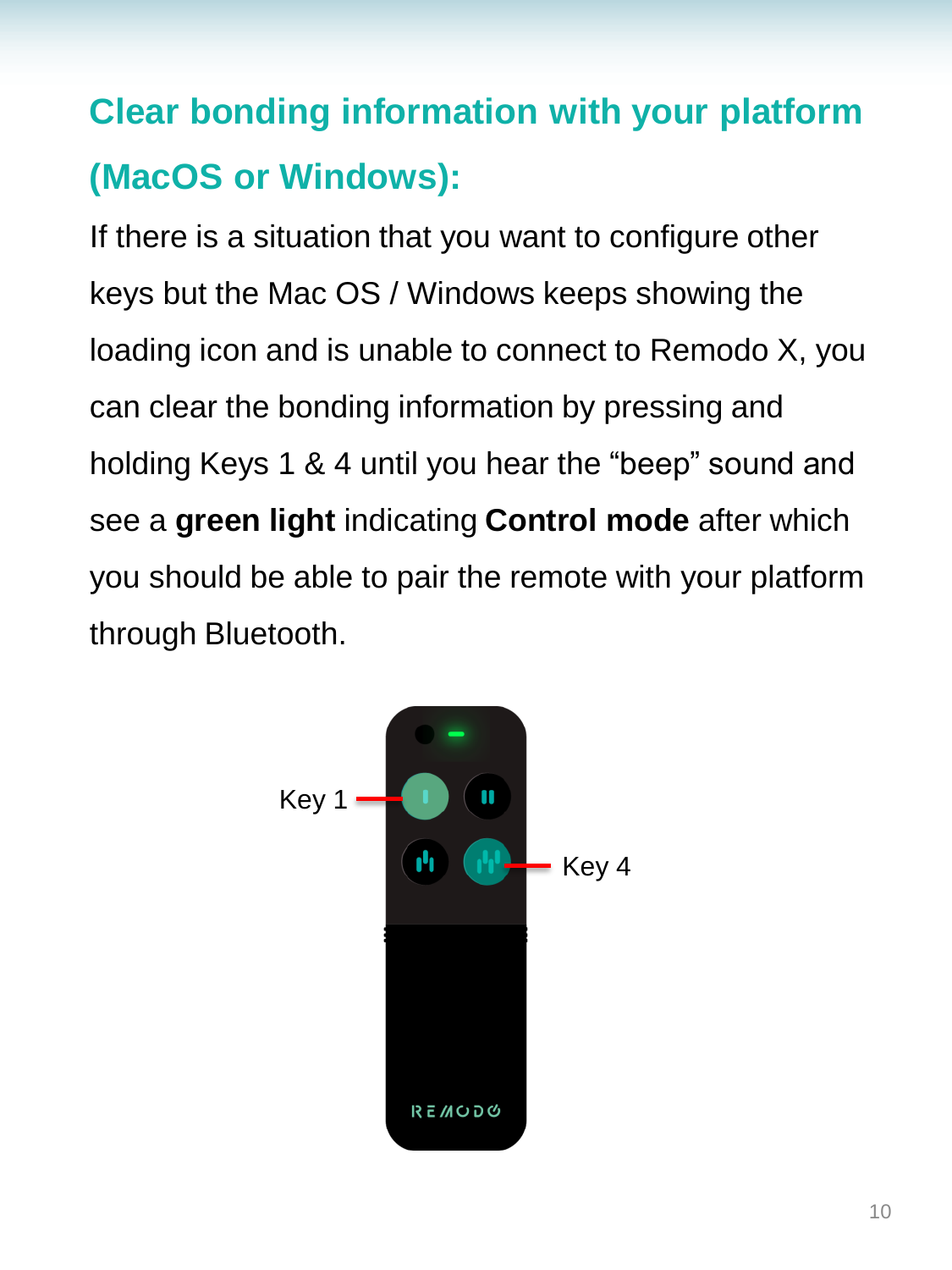# **Adding or Modifying Commands:**

In order to add additional commands or change the device/application, first switch to **setup mode** through following the steps on p.5, then select the remote on app home page and proceed to "Key Mapping" then press on the "+" icon next to "Key Mapping Profiles" in order to select the relevant device/application.



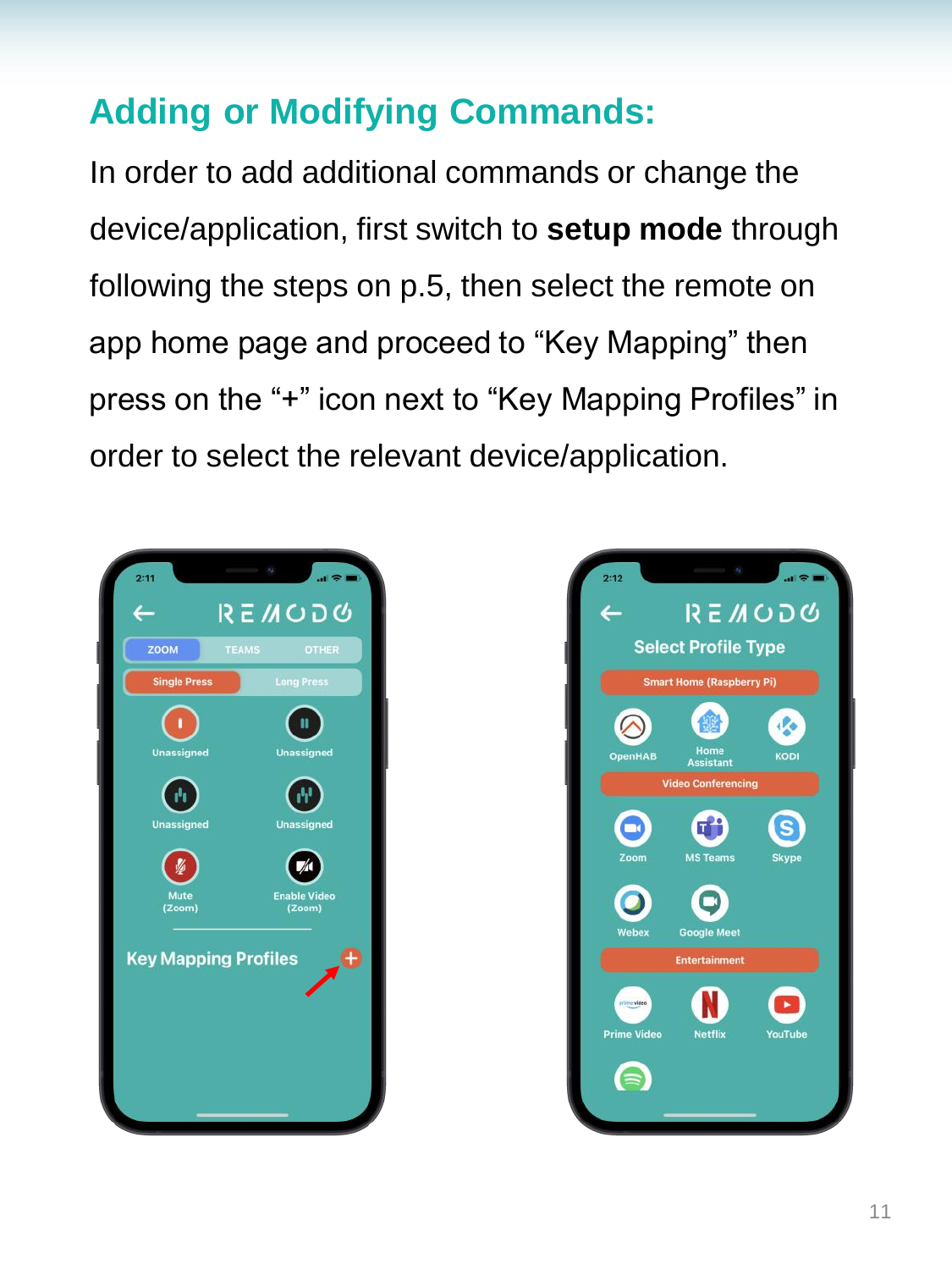After selecting the relevant device/application, you can choose the key that you want to program and press on it to select between 3 options: third-party apps/services shortcuts, HID keys and Infrared device keys. The thirdparty apps/services shortcuts are pre-programmed shortcuts for popular apps/services that you can conveniently link to your chosen key.



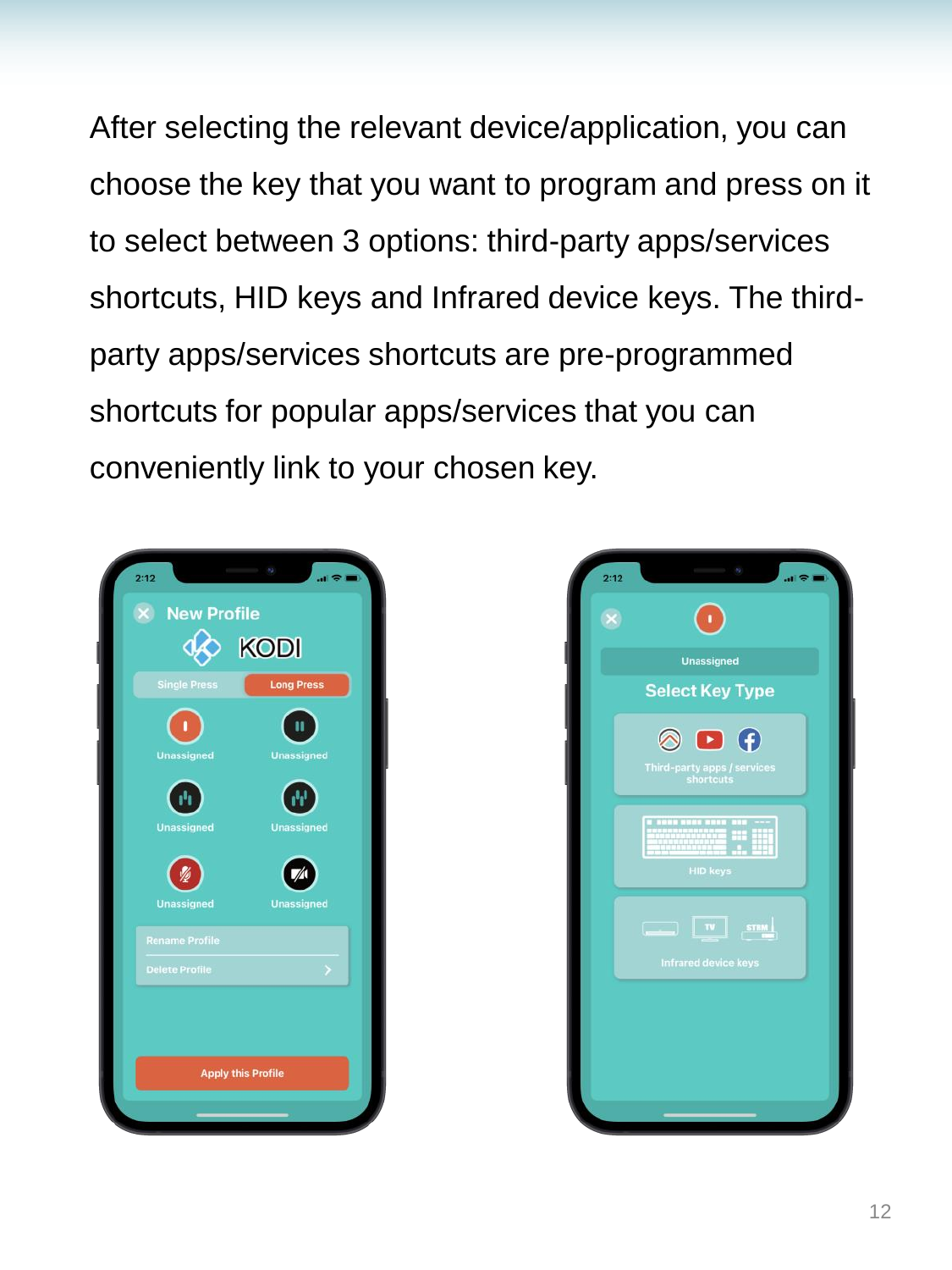# **Programming HID Keys:**

In order to add customized commands, go to "Key Mapping" and either press on "+" icon to add new key profile or press on existing profile to edit. You can select the HID keys option and select HID keyboard to customize the key in accordance to a keyboard shortcut (e.g. increase volume) by selecting the relevant keyboard commands from the given.



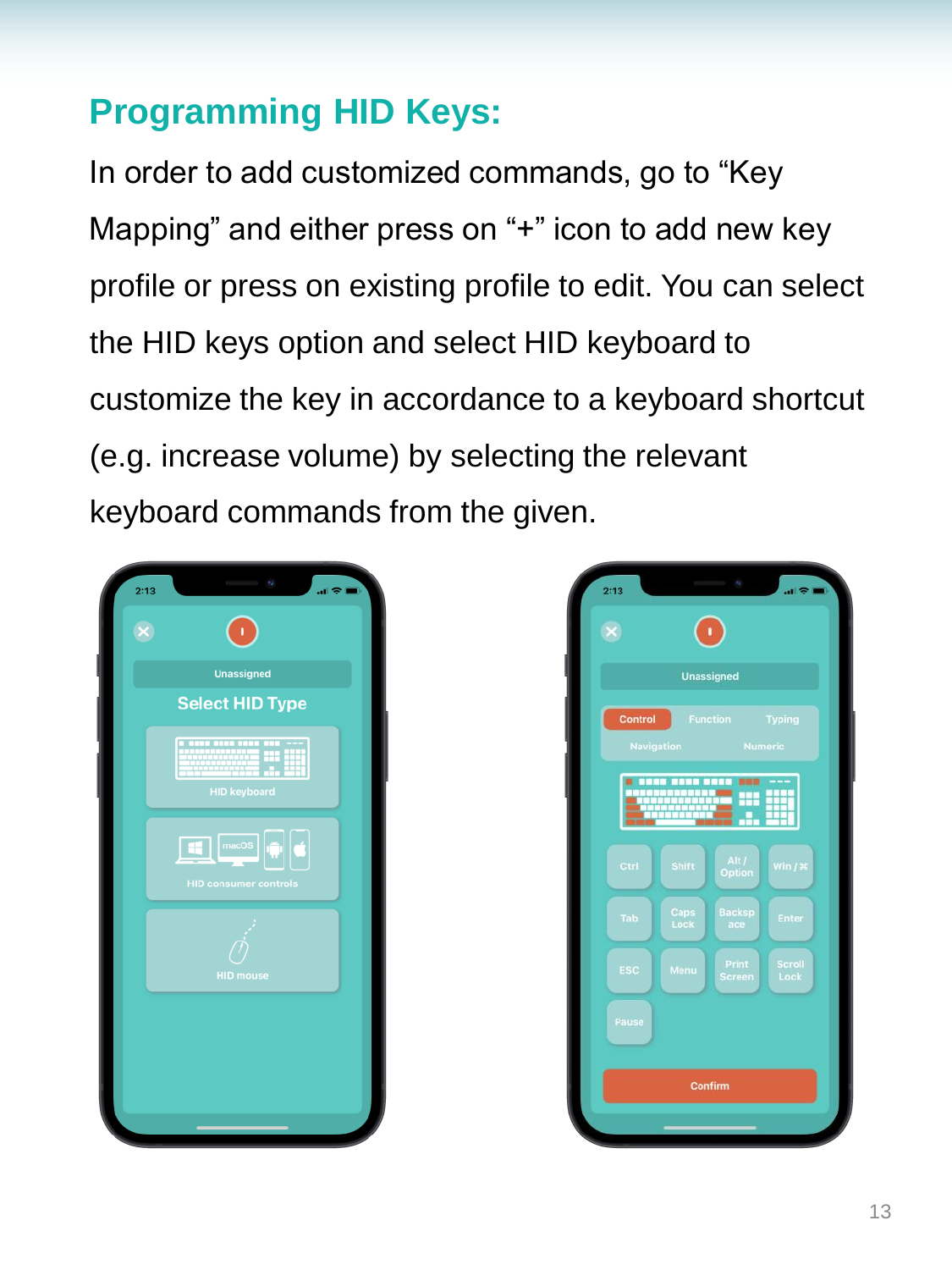# **Adding & Controlling IR Devices:**

To add and control IR devices, go to "Key Mapping" and either press on "+" icon to add new key profile or press on existing profile to edit then select the key you want to link the device with and go to "Infrared Device Keys" then add the device by selecting category and brand which will prompt you test the device by pressing the "Tap Me" button. If successful, you will now be able to control the device through the relevant keys and even edit commands.



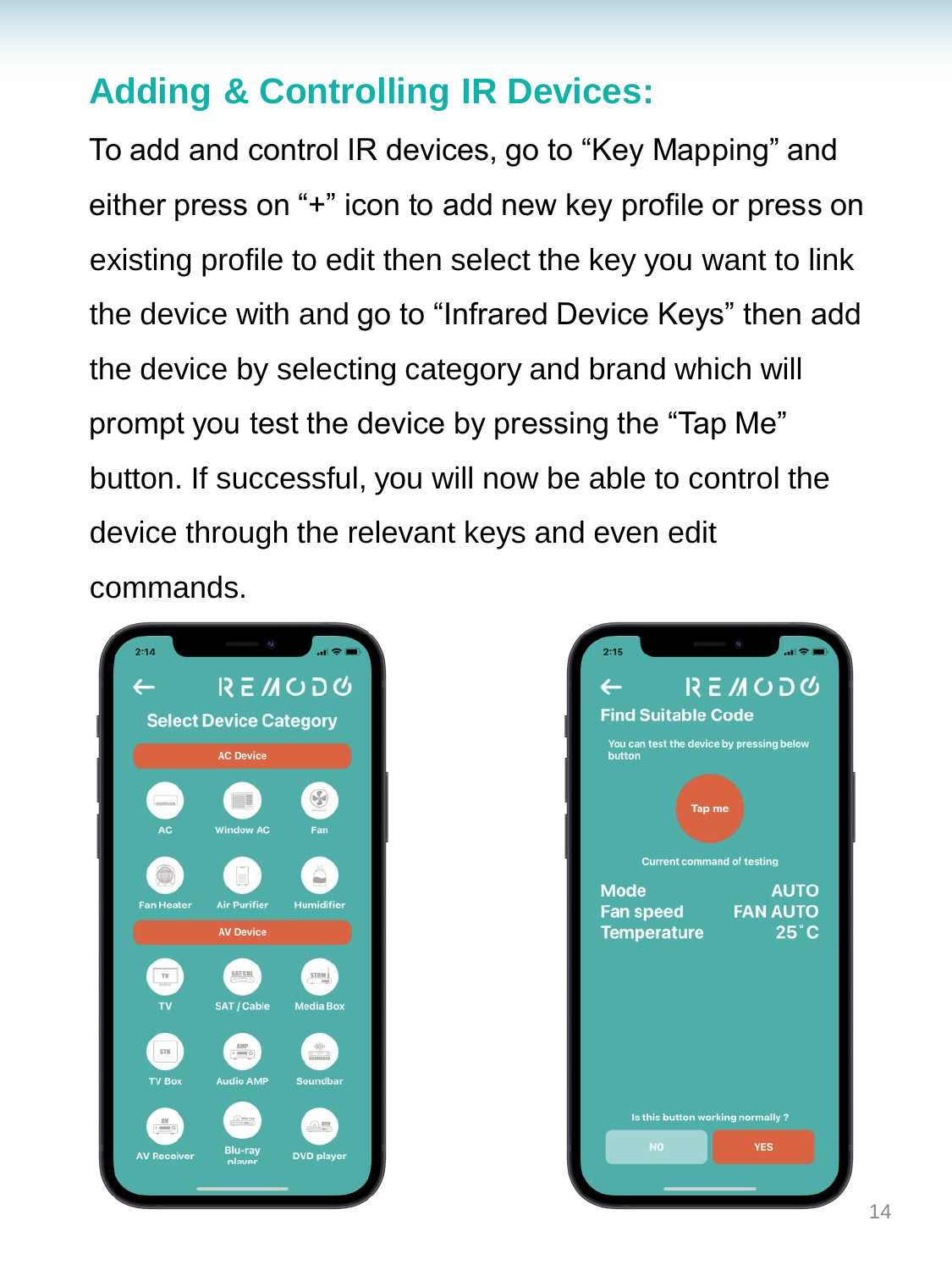### **Find My Remote:**

Misplaced your remote? Don't worry. Press the magnifying glass icon next to the remote on the home screen of the app which will make the remote will emit beeping sound to assist you in locating it.



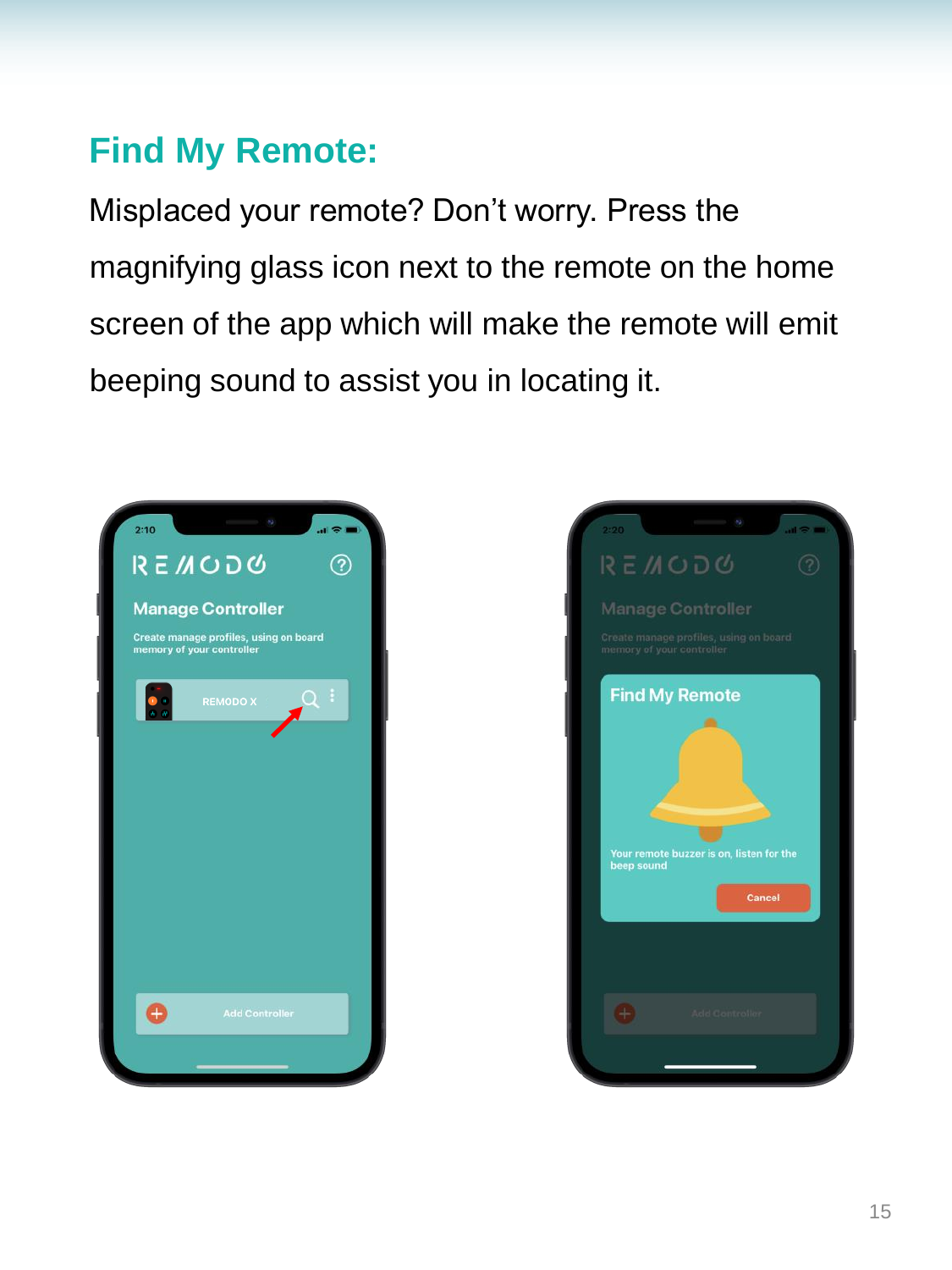# **Technical Specifications:**

| Model No.                             | Remodo X                                                              |
|---------------------------------------|-----------------------------------------------------------------------|
| <b>Bluetooth</b>                      | BLE 4.2, Class 2 device                                               |
| <b>RF Operating Distance</b>          | Up to 30 meters outdoor line of<br>sight, in unobstructed environment |
| <b>IR Operating Distance</b>          | Up to 10 meters line of sight, in<br>unobstructed environment         |
| Power input                           | Powered by AAA x 2pcs<br>Alkaline batteries are<br>recommended        |
| <b>Operating and Storage</b><br>Temp. | Operating: $0 - 40$ °C<br>Storage: $-10 - 60$ °C                      |
| Dimension $(L \times W \times T)$     | 114 x 36 x 13mm                                                       |
| Weight                                | 37g (without bracket, without<br>packaging)                           |

#### **Maintenance:**

- 1. Do not expose your unit to dust, strong sunlight, humidity, high temperatures or mechanical shocks.
- 2. Use new batteries of the recommended type and size only.
- 3. Do not use old and new batteries together as old batteries tend to leak.
- 4. To avoid chemical leaks, remove batteries from the unit if you do not intend to use the unit for an extended period of time.
- 5. Do not use corrosive or abrasive cleansers on your unit.
- 6. Use a wet water cloth to clean the soft plastic surface, do not use any detergent or cleaning agent.
- 7. Keep the unit dust free by wiping it with a soft, dry cloth.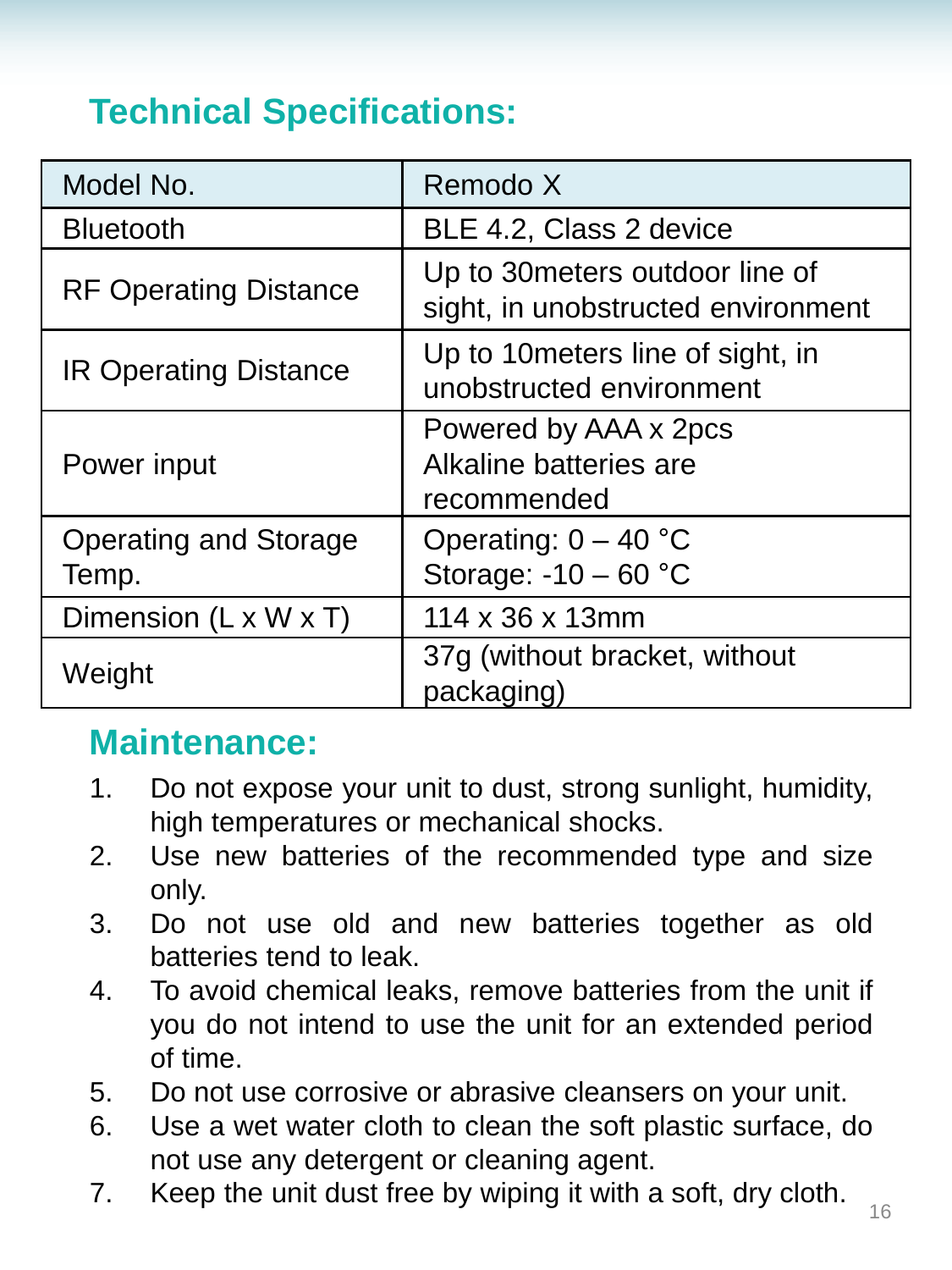# **Warnings:**

- Do not modify the unit in any way.
- Risk of fire.
- Risk of electrical shock.
- Risk of burns.
- Do not dispose of electrical appliances and unsorted municipal waste. Use separate collection facilities. Contact your local government for information regarding the collection systems available.
- There are no user serviceable parts in this unit.

#### **Caution:**

- Risk of explosion if battery is replaced by an incorrect type.
- Dispose of used batteries according to the instructions.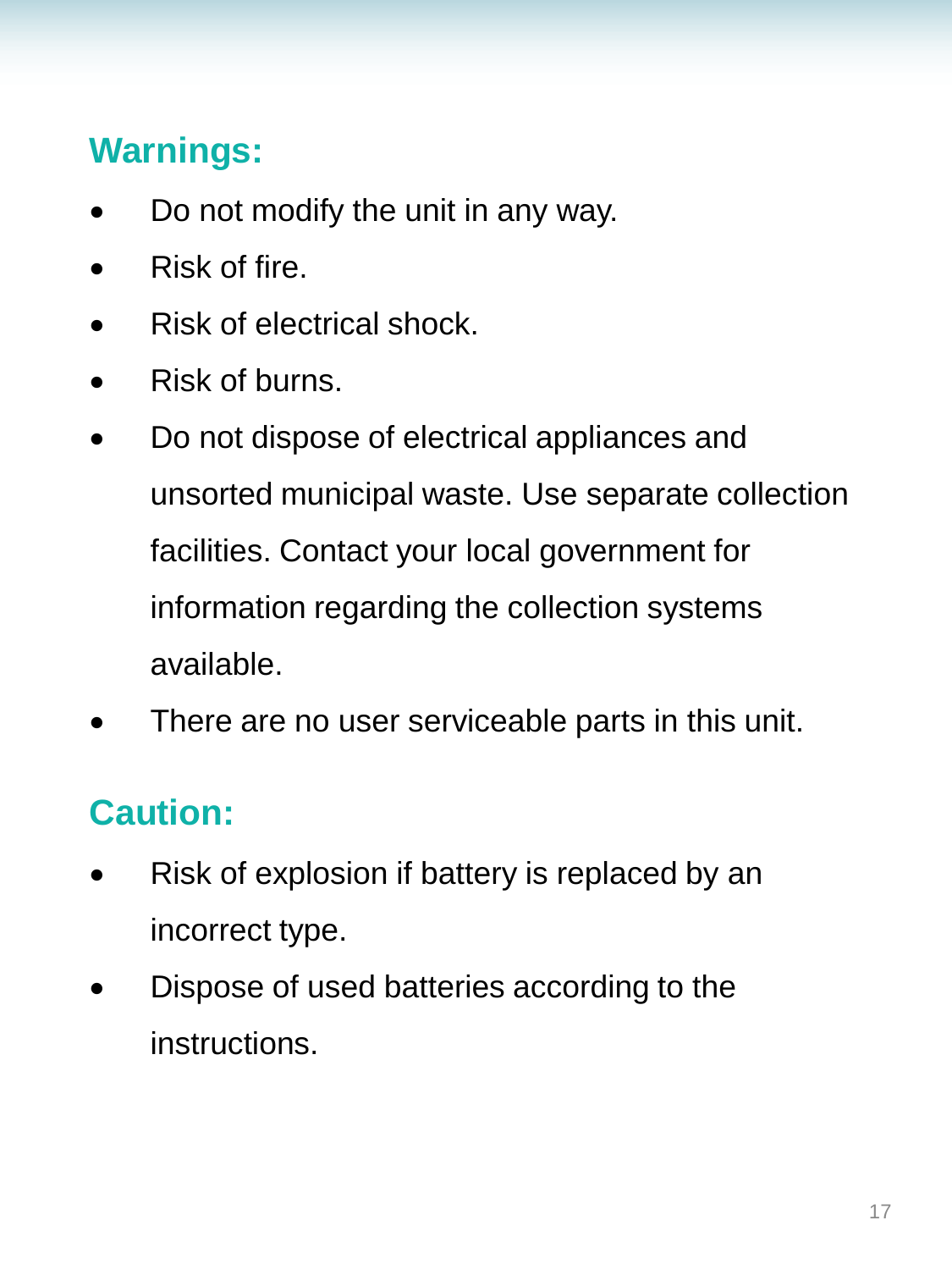#### **Warranty:**

ONE-YEAR LIMITED WARRANTY: Remotec warrants this product to be free from defects in materials and workmanship under normal use and service for a period of one year from the original date of purchase from the distributor or dealer.

REMOTEC shall not be liable for:

- Damages caused by defective devices for indirect, incidental, special, consequential or punitive damages, including, inter alia, loss of profits, savings, data, loss of benefits, claims by third parties and any property damage or personal injuries arising from or related to the use of the device.
- Service trips to provide instruction on product use.
- Shipping costs for replacement products.

This warranty is limited to the repair or replacement of this product only, if the purchase date cannot be substantiated, the warranty period will begin on the date of manufacture as indicated on this product. All warranty claims must be made to Remotec appointed distributors or dealers during the applicable warranty period. This warranty gives you specific legal right and you may also have other rights which vary in each country.